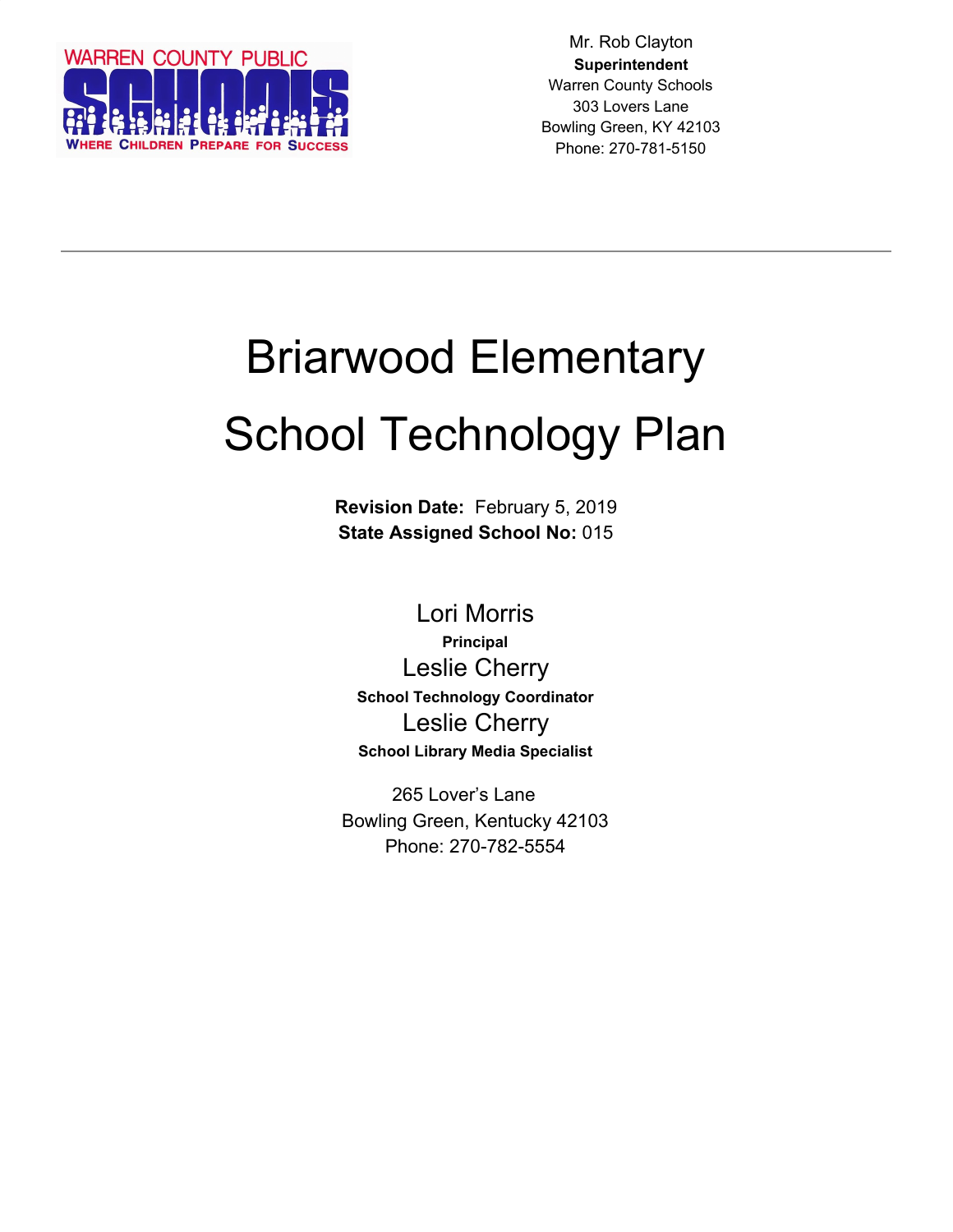

### Table of Contents

Planning Process / [Methodology](#page-2-0) [Committee](#page-2-1) Members Vision / Mission [Statement](#page-2-2) **[Technology](#page-3-0) Vision and Goals** [Goal](#page-3-1) 1 Goal 1: Action [Plan--Strategies](#page-3-2) / Activities [Goal](#page-4-0) 2 Goal 2: Action [Plan--Strategies](#page-4-1) / Activities [Goal](#page-4-2) 3 Goal 3: Action [Plan--Strategies](#page-4-3) / Activities [Goal](#page-5-0) 4 Goal 4: Action [Plan--Strategies](#page-5-1) / Activities Goal 5 Goal 5: Action Plan--Strategies / Activities **Staff Training / Professional [Development](#page-5-2) Goals** Current [Technology](#page-6-0) and Resources **[Evaluation](#page-6-1)** Estimated Budget for [Technology](#page-6-2)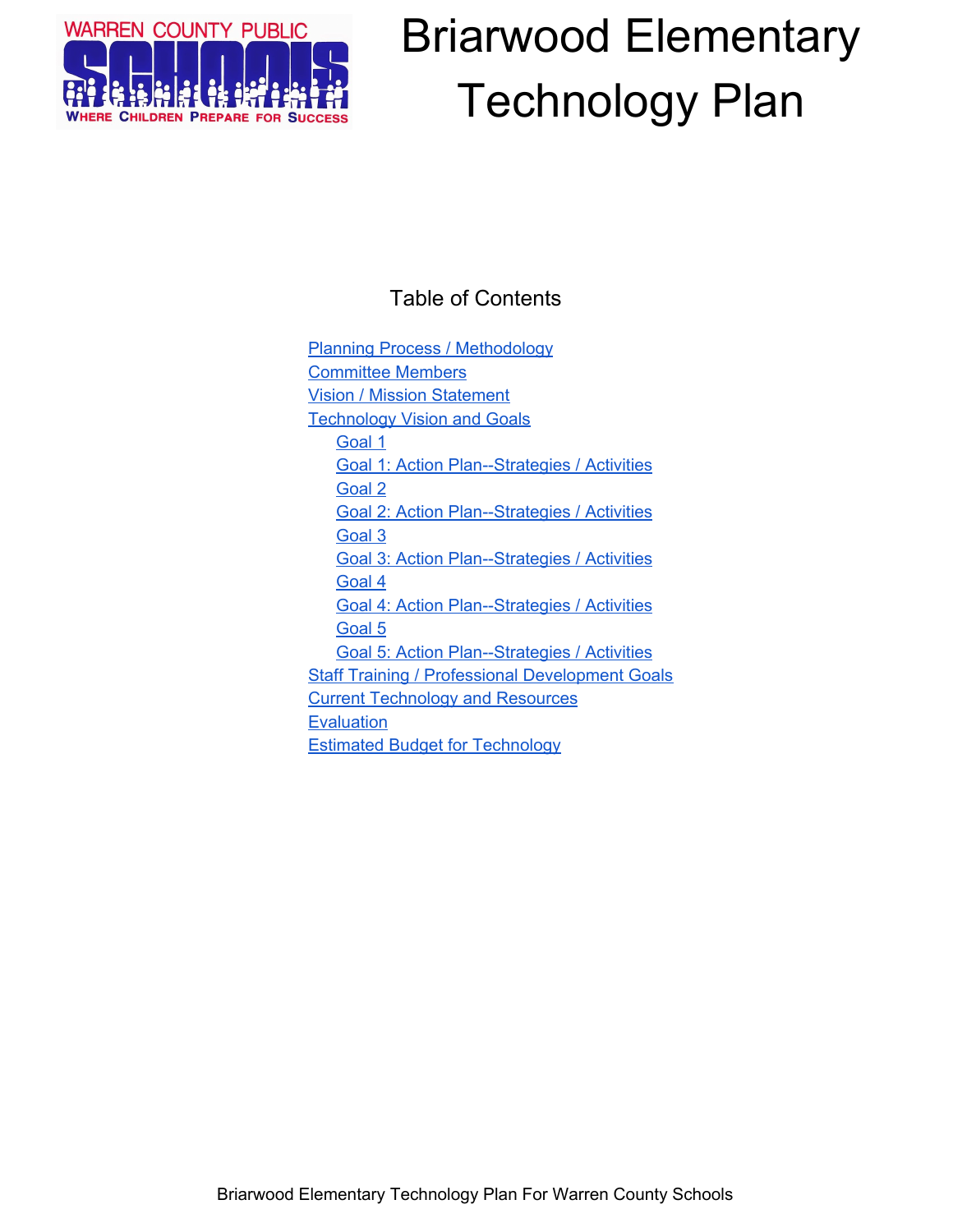

#### <span id="page-2-0"></span>**Planning Process / Methodology**

Briarwood Elementary School technology committee meets regularly to evaluate and talk about the needs/wants of our school. Teachers and staff can also submit requests/concerns to the committee, which then is presented to the Site Base Council approval. All technology requests are submitted to the district level for approval and purchase. Each year Briarwood also is involved in the STLP program and CIPA: the students are aware that the internet use is being monitored and that Isafe and digital citizenship are also integrated into our curriculum.

#### <span id="page-2-1"></span>**Committee Members**

|                        | Member 1: Leslie Cherry   |  |
|------------------------|---------------------------|--|
|                        | Member 2: Lyndsey Deere   |  |
| Member $3:$   Kim Hill |                           |  |
|                        | Member 4: Janice Lockwood |  |
|                        | Member 5:   Kathy Pruett  |  |

#### <span id="page-2-2"></span>**Vision / Mission Statement**

Building the future, one student at a time. We will facilitate learning using 21st century skills and provide an instructional environment that equips students to be digital learners and good digital citizens.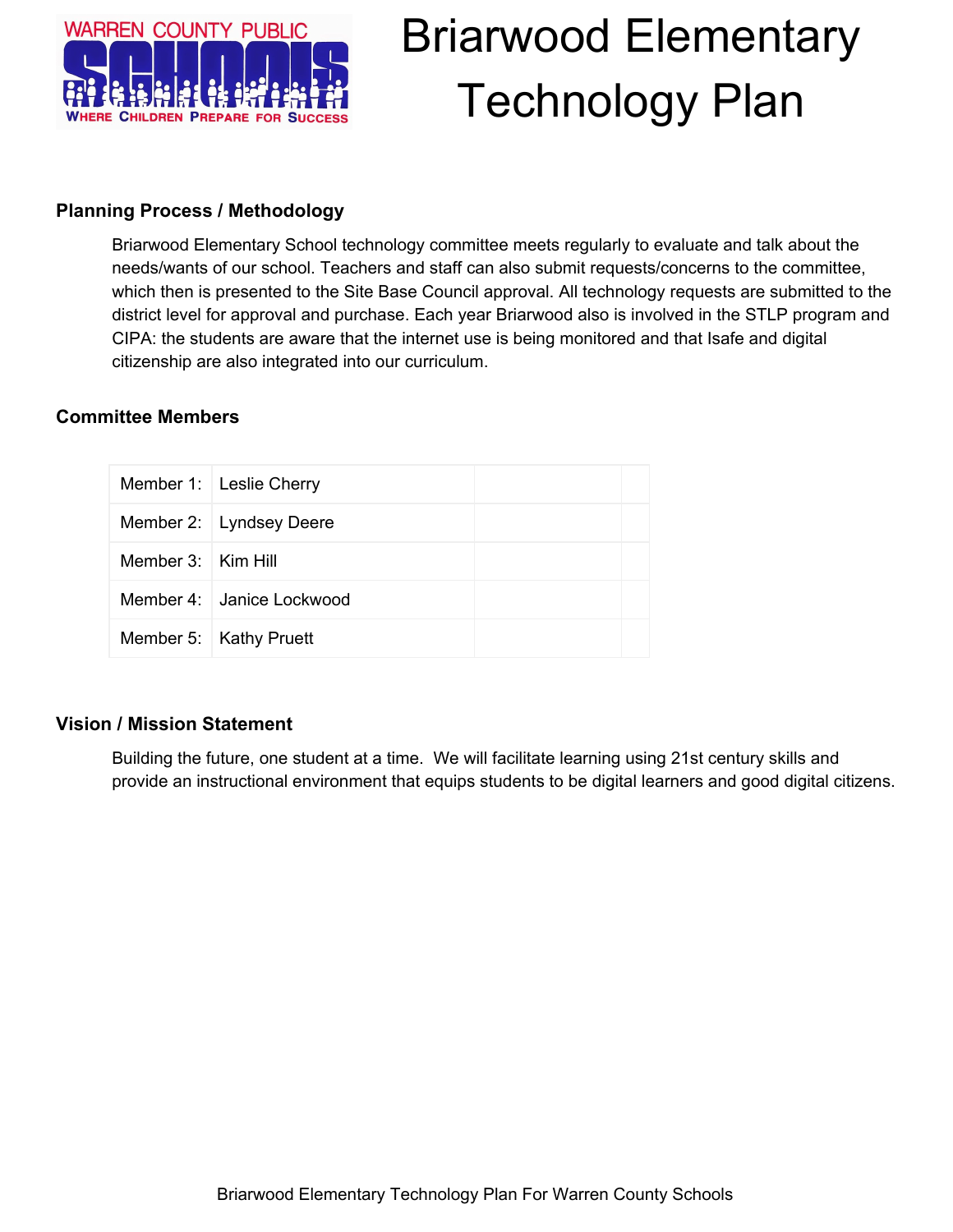

### **Technology Vision and Goals**

#### <span id="page-3-1"></span><span id="page-3-0"></span>**Goal 1**

Students will use technology as a tool for learning and research. As students learn to use technology to solve problems in their core curriculum class work, they will reinforce skills that thereby improve their academic achievement and help them prepare for the future.

(Goal: Technology Vision)

#### <span id="page-3-2"></span>**Goal 1: Action Plan--Strategies / Activities**

Require all students to demonstrate basic computer literacy skills. Briarwood school will use the ISTE National Educational Technology Standards for Students to incorporate technology into the classroom. We will also use the Nine Elements of Digital Citizenship to make sure the students use appropriate, responsible behavior with regard to technology use. Students and teachers will utilize G-Suite tools to enhance student learning and achievement, providing a more collaborative digital environment.

Digital Citizenship Standards: http://www.digitalcitizenship.net/Nine\_Elements.html (Goal Curriculum and Instructional Integration)

National Technology Standards: http://cnets.iste.org/students/index.shtml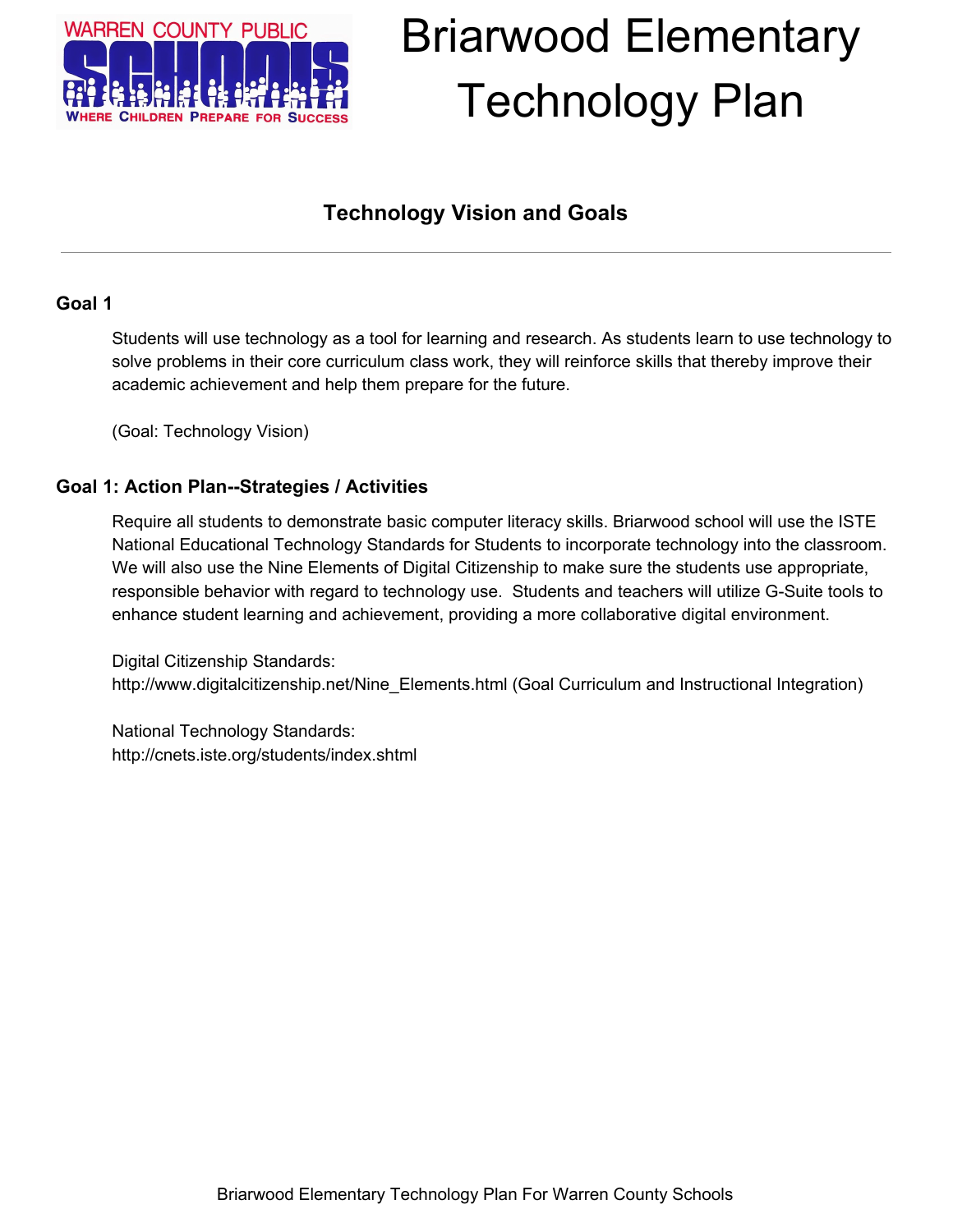

#### <span id="page-4-0"></span>**Goal 2**

Teachers will utilize technology as a tool for learning in their classrooms.

(Goal Curriculum/Instruction)

#### <span id="page-4-1"></span>**Goal 2: Action Plan--Strategies / Activities**

Briarwood school will encourage all teachers to meet the ISTE Educational Technology Standards and Performance Indicators for All Teachers [http://cnets.iste.org/teachers/t\\_stands.html](http://cnets.iste.org/teachers/t_stands.html) Teachers will be provided with trainings and opportunities to grow in technology skills and how to use them to facilitate learning.

Faculty Meeting Google Trainings PLC Technology Trainings District Training Opportunities Google Educator Trainings

(Goal: Staff Training/Professional Development)

#### <span id="page-4-2"></span>**Goal 3**

Students will learn to use technology programs as an integral part of the learning process. Students will develop positive attitudes toward technology.

(Goal Curriculum/Instructional Integration)

#### <span id="page-4-3"></span>**Goal 3: Action Plan--Strategies / Activities**

Students will use technology tools to enhance learning, increase productivity and promote creativity. The use of Google Chromebooks, iPads, the use of iPods with our reading series, Dreambox, Earobics, Imagine Learning and Lexia in our classrooms and the computer lab for the influx of the Burmese Student Population. Each grade level 3rd grade - 6th grade has a Chromebook cart of 30 each to share with their grade level. Each classroom grades 3rd - 6th also have 1 iPad, 1 iPad Mini, and 2 iMac or Mac Mini student stations. Each kindergarten and 1st grade class has 1 iPad and 4 iPad Minis for student use and 2 iMac or Mac Mini student stations. Each 2nd grade class has 1 iPad and 4 iPad Minis, 3 Chromebooks for student use and 2 iMac or Mac Mini student stations. Every teacher also has one Chromebook to use for teaching purposes.

Teachers and students will take steps towards implementing a "Bring Your Own Device" policy. **[Briarwood](https://docs.google.com/document/d/1kkMXk20Az55fYC-g-hiVn9aRR7cfX6sF9gbDzf4jc7M/edit?usp=sharing) Bring Your Own Device Policy** 

Briarwood Elementary Technology Plan For Warren County Schools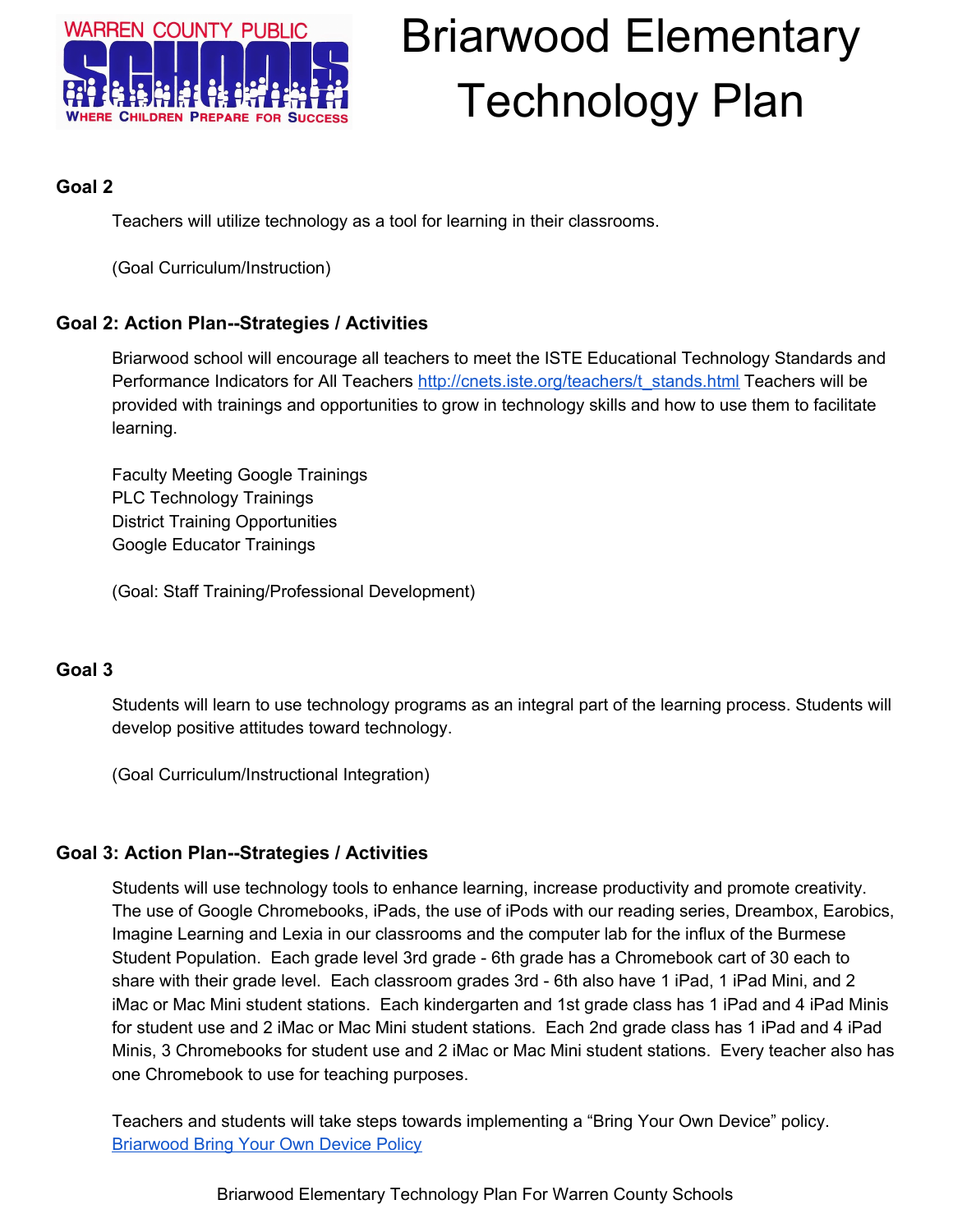

(Goal: Curriculum)

#### <span id="page-5-0"></span>**Goal 4**

Teachers will use technology as a valuable resource to supplement lesson plans and enhance the delivery of instruction. (Goal: Curriculum)

#### <span id="page-5-1"></span>**Goal 4: Action Plan--Strategies / Activities**

Teachers will design lessons that use technology to address diverse student needs and learning styles. For example, ActivBoard Inspire,KET encyclomedia, Imagine Learning, Earobics, Dreambox, Lexia, and the TELL survey.

(Goal: Curriculum)

#### **Goal 5**

STLP members will be provided with more opportunities to participate in and to lead technology initiatives.

(Goal: Curriculum/Leadership)

#### **Goal 5: Action Plan--Strategies / Activities**

STLP opportunities will available for students in 4th - 6th grade who are interested in using technology to enhance learning. They will be provided with opportunities to participate in instructional, technical, and community/school showcase and service projects.

(Goal: Curriculum/Leadership)

#### <span id="page-5-2"></span>**Staff Training / Professional Development Goals**

Small group studies Inservice Peer mentoring Student Tutoring Student Technology Leadership Program School Visitations Technology idea exchange

Briarwood Elementary Technology Plan For Warren County Schools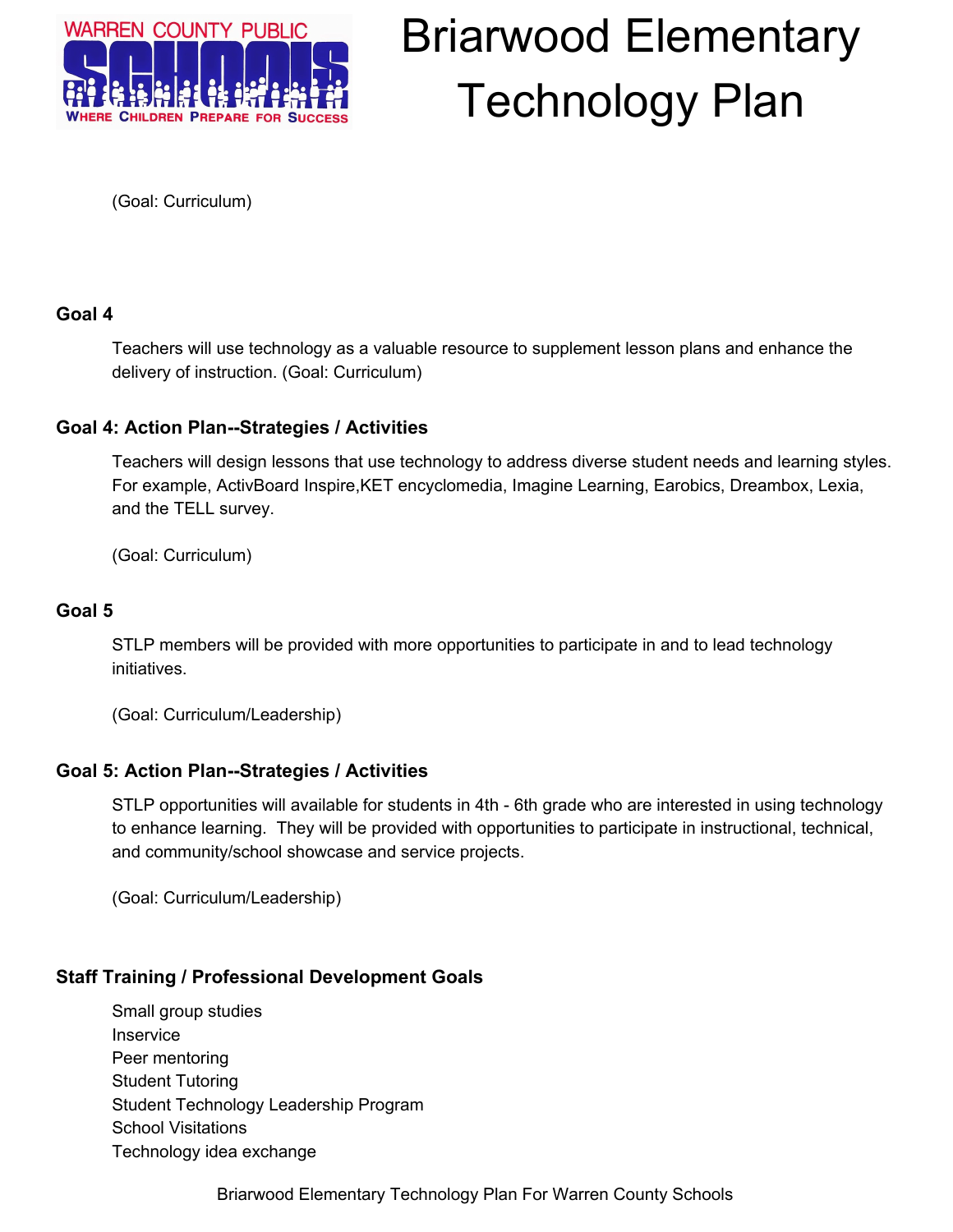

District Technology meeting How to use the Chromebooks TRT-Individual, whole group and classroom modeling

#### <span id="page-6-0"></span>**Current Classroom Hardware**

ActivBoards in classrooms 4 carts of 30 Chromebooks Chromebooks in classrooms for student use Chromebooks in classrooms for teachers iMac stations in classrooms for teachers and students Chromebases in computer lab iPads and iPad minis for teacher and student use

#### **Proposed Classroom Hardware to Purchase**

2 carts of 30 touchscreen Chromebooks for student use 20 iPad Minis for student use

#### <span id="page-6-1"></span>**Evaluation**

KCCT Test Prep Scores Ren. Learning Test Results Technology Walk through Documentation both formal and informal Student Products Teacher Evaluation Forms Student and Teacher Surveys on Technology Integration

#### <span id="page-6-2"></span>**Estimated Budget for Technology**

| Quantity       | <b>Description</b>                   | <b>Fund Source</b> | <b>Unit Cost</b> | <b>Total</b> |
|----------------|--------------------------------------|--------------------|------------------|--------------|
| 60             | Lenovo 300e Chromebooks              | <b>PTO</b>         | 259.00           | 15,540.00    |
| 60             | <b>Google Management License</b>     | PTO.               | 25.00            | 1,500.00     |
| $\overline{2}$ | iPad mini 4 Wi-Fi 128GB (pack of 10) | <b>PTO</b>         | 3,740.00         | 7,480.00     |
| 20             | Mobile Manager [5-Yr]                | PTO.               | 15.00            | 300.00       |
|                | <b>Destiny Renewal</b>               | <b>KETS</b>        | 2,400.00         | 2,400.00     |
|                | \$27,220.00                          |                    |                  |              |

Briarwood Elementary Technology Plan For Warren County Schools